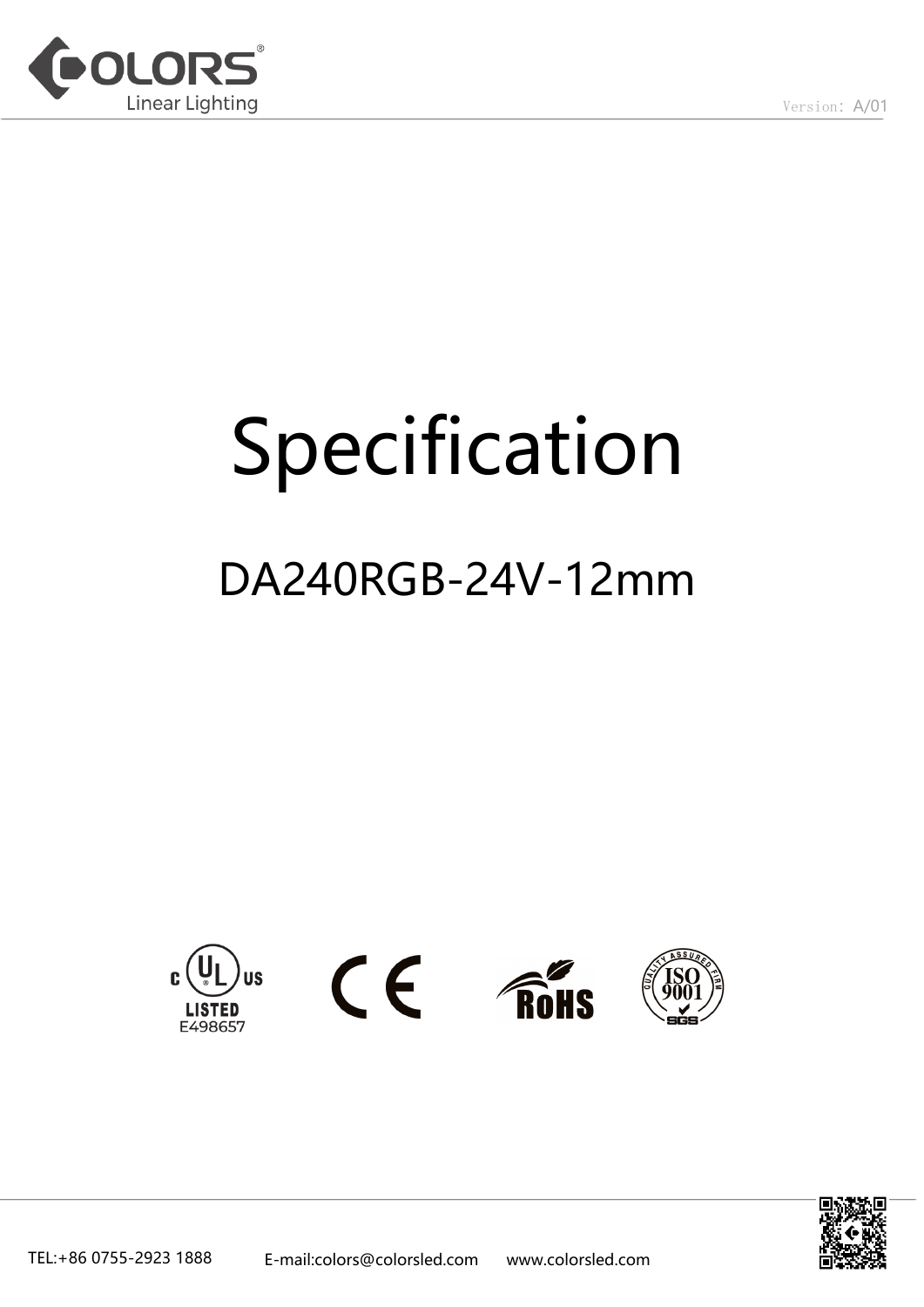

#### ▼General description

- ●RGB colorful strip
- ●Widely adaptable to all types of controllers
- ●High quality FPC, high thermal 3M adhesive
- $\bullet$ Ta: -25~40°C; Tc: 75°C (max)



#### ▼Dimension



※Max.length data is based on 10% voltage drop ※Warranty is based on indoor use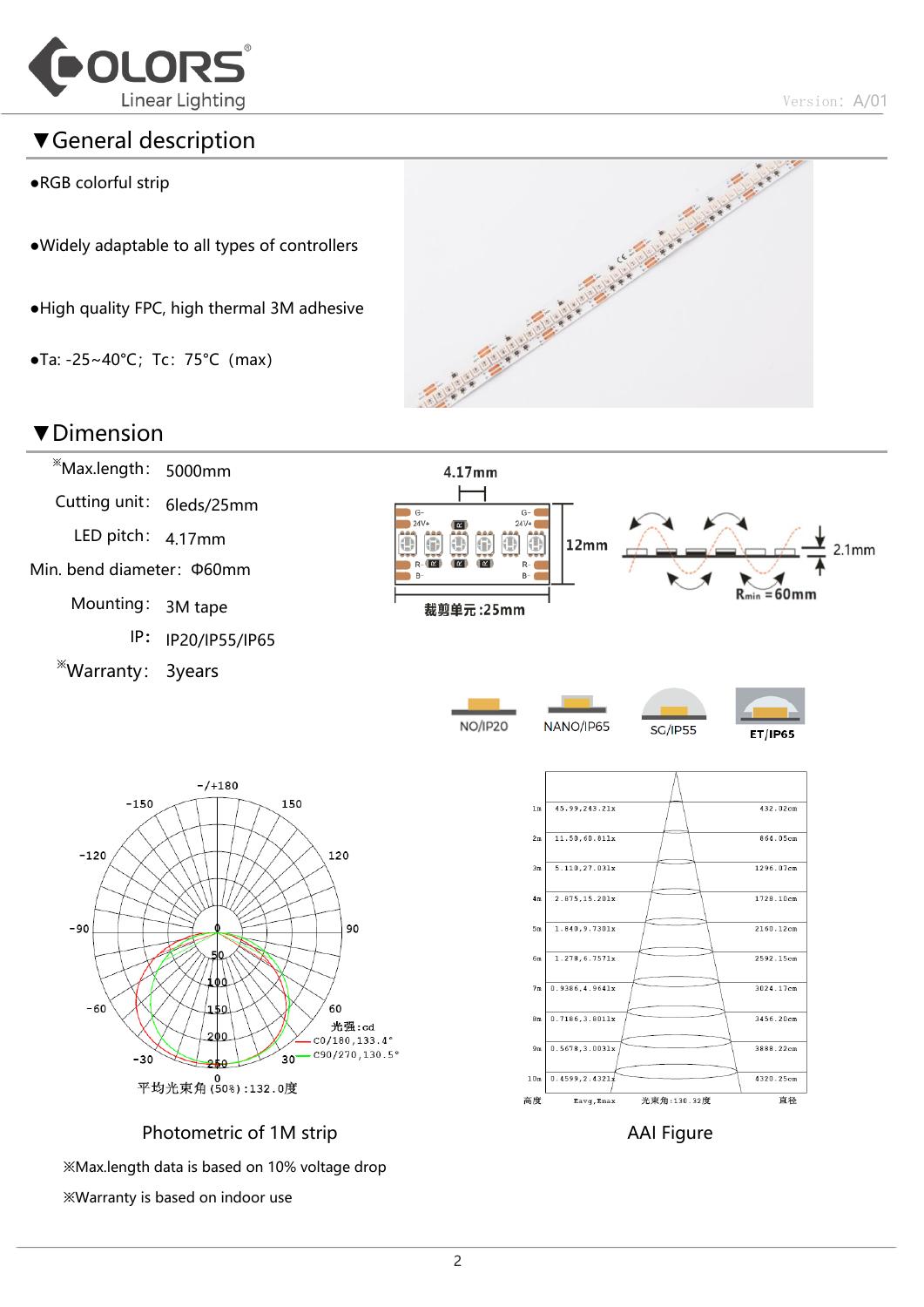

#### ▼Electronic & output data

| Input voltage: DC24V                                                         |                                    |            |                  | Rated current: 0.683A(1m) /3.1A(5m) |                            |  |  |  |
|------------------------------------------------------------------------------|------------------------------------|------------|------------------|-------------------------------------|----------------------------|--|--|--|
|                                                                              | Typical Powe: 16.4W(1m) /74.4W(5m) |            | CRI: >0          |                                     |                            |  |  |  |
| Max.power:                                                                   | 18 W                               |            |                  | On-off times: 10000 (test times)    |                            |  |  |  |
| Power range: 14.9~18W                                                        |                                    |            | Copper foil: 2oz |                                     |                            |  |  |  |
| <b>CRI</b>                                                                   | Color                              | Wavelength | Lumen(lm)        | Im/W                                | Energy<br>efficiency class |  |  |  |
| $\mathbf 0$                                                                  | Red                                | 625        | 155              | 24                                  |                            |  |  |  |
| $\mathbf 0$                                                                  | Green                              | 525        | 682              | 92                                  |                            |  |  |  |
| $\mathbf 0$                                                                  | Blue                               | 470        | 134              | 20                                  |                            |  |  |  |
| $\Omega$                                                                     | <b>RGB</b>                         |            | 787              | 48                                  |                            |  |  |  |
| 1. The tolerance of output data can be vary up to 15%                        |                                    |            |                  |                                     |                            |  |  |  |
| 2.the output data tested according to IES TM-30-15                           |                                    |            |                  |                                     |                            |  |  |  |
| 3.the output data is based on IP20/1merter, data of 5m in only for reference |                                    |            |                  |                                     |                            |  |  |  |
| 4.IP protection process leads changes to size, CCT and luminous flux         |                                    |            |                  |                                     |                            |  |  |  |
|                                                                              |                                    |            |                  |                                     |                            |  |  |  |

#### ▼IP Process

| <b>IP Process</b> | Picture        |                       | <b>Size</b>  | optional CCT/color for finished | lumen       |
|-------------------|----------------|-----------------------|--------------|---------------------------------|-------------|
|                   |                | description           |              | product                         | output rate |
| <b>NO</b>         | <b>NO/IP20</b> | No proof              | $12mm*2.1mm$ | <b>RGB</b>                      | 100%        |
| <b>NA</b>         | NANO/IP65      | Nano-proof            | $12mm*2.1mm$ | <b>RGB</b>                      | 98%         |
| SG                | <b>SG/IP55</b> | Gel coating           | $12mm*2.8mm$ | <b>RGB</b>                      | 90%         |
| ET                | <b>ET/IP65</b> | <b>Extrusion tube</b> | 14mm*4.8mm   | <b>RGB</b>                      | 88%         |

#### ▼Accessories Information

| Name                    | Picture | Code          | description                                                                                      |  |  |
|-------------------------|---------|---------------|--------------------------------------------------------------------------------------------------|--|--|
| Fixed Clip              |         | 94-02-00-0004 | Silicone clip, screw: PA 3*8mm, suitable for<br>12mm FPC, EH/EF/ET strip                         |  |  |
| Fixed Clip              |         | 94-02-00-0019 | Fixed clip, transparent, 3*8mm self-tapping<br>screws, suitable for 12mm FPC, NO/NA LED<br>strip |  |  |
| Silicone end<br>cap set |         | 94-02-00-0023 | including end cap and plug, suitable for<br>12mm FPC,EH/ET/EF silicone extrusion strip           |  |  |
| Mounting<br>groove      |         | 94-02-00-0026 | Transparent PVC mounting groove, suitable<br>for 12mm FPC, silicone extruded EF/ET strip         |  |  |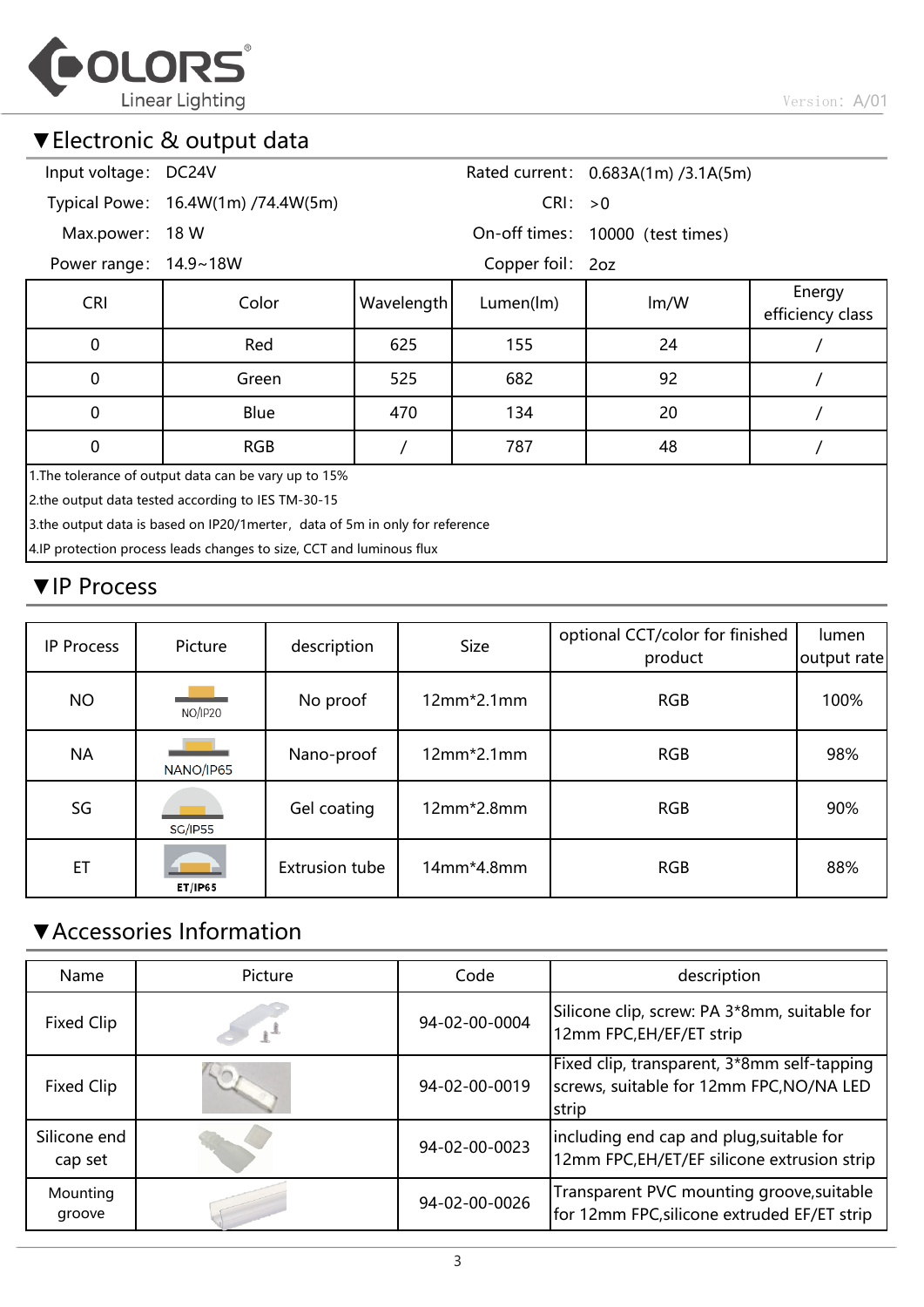

Version: A/01

| Stopper glue | 94-16-03010001 | Silicone gel, suitable for ST/ET/EH/EF/SF<br>waterproof LED strip                                                           |
|--------------|----------------|-----------------------------------------------------------------------------------------------------------------------------|
| RGB set      | 23-01-00-0046  | $IM3+M4-5A$<br>Input voltage: 12-24VDC<br>Maximum loaded current: 6A*3CH Max 18A<br>Maximum loaded power:216W/432W(12V/24V) |

#### ▼Order Code Formats

|    | 1: Category                       |   | 2: LED       |     | 3: LED/m               |     | 4: Voltage | 5:FPC Width |                               |                             | 6: IP Process                                                    | 7: CRI           |             |     | 8: CCT     |
|----|-----------------------------------|---|--------------|-----|------------------------|-----|------------|-------------|-------------------------------|-----------------------------|------------------------------------------------------------------|------------------|-------------|-----|------------|
| D  |                                   | A | 3838         | 240 | <b>240 LED</b>         | 24  | <b>24V</b> | 12          | 12mm                          | NO<br><b>NA</b><br>SG<br>ET | <b>NO</b><br><b>NANO</b><br>Gel coating<br><b>Extrusion tube</b> | 0                | $\mathbf 0$ | RGB | <b>RGB</b> |
| D  |                                   |   | $\mathsf{A}$ |     | 240                    |     | 24         |             | 12                            |                             | <b>NO</b>                                                        | $\mathbf 0$      |             |     | <b>RGB</b> |
|    | 9: Silk Printing 10: Entery cable |   |              |     | 11: Wire type          |     |            |             | 12: Wire length 13: Tape type |                             | 14: Label Type                                                   | 15: Strip Length |             |     |            |
| N  | Neutral                           | S | Single       | A   | red and black<br>cable | 012 | 12cm       | W           | White 3M                      | C                           | <b>COLORS</b>                                                    | 0500             | 5m          |     |            |
| C  | <b>COLORS</b>                     | D | Doubel       | B   | SM-male wire           | 020 | 20cm       |             | Y Yellow 3M                   | S.                          | Customized                                                       |                  |             |     |            |
| S. | Customized X                      |   | Nothing      | C   | SM-female<br>wire      | 050 | 50cm       | R           | Red tape                      |                             |                                                                  |                  |             |     |            |
|    |                                   |   |              | X   | Nothing                | 100 | 100cm      | X           | Nothing                       |                             |                                                                  |                  |             |     |            |
|    |                                   |   |              |     |                        | 0   | Nothing    |             |                               |                             |                                                                  |                  |             |     |            |
|    | N                                 |   | S            |     | A                      |     | 012        |             | W                             |                             | $\mathsf{C}$                                                     | 0500             |             |     |            |
|    |                                   |   |              |     |                        |     |            |             | DA2402412NO-0RGBNSA012WC0500  |                             |                                                                  |                  |             |     |            |

### ▼Packing

#### Colors brand package



#### General customized package